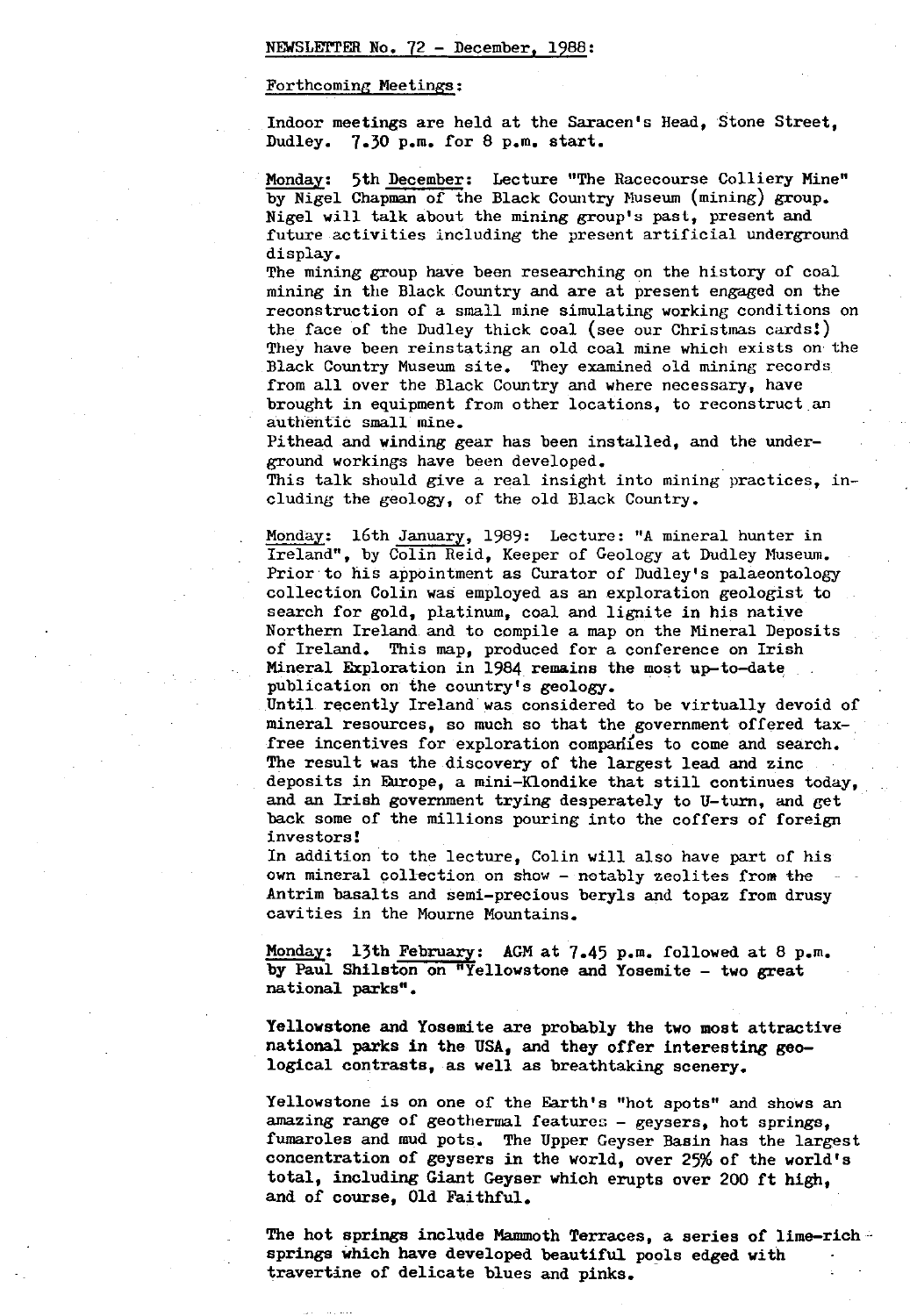Yosemite is quite different. It is a large granatic area which was heavily glaciated during the Ice Age, and shows spectacular landforms caused by glaciation and weathering.

The 3000ft sheer cliff of El Capitan. and the celebrated Half-Dome with its distinctive shape, are only two of these features to be seen.

Paul visited both these parks in 1987 and will illustrate his talk with some of his slides.

Monday: 13th March: Lecture:"The Channel Tunnel" by R. G. Rainford of Tarmac Construction. Tarmac Construction are one of the partners in the Eurotunnel Consortium and this lecture will describe some of the geological and civil engineering aspects of the tunnel project and will update members on the current progress of tunnelling.

#### 28th March - 10th April MURCHISON SYMPOSIUM :

An international conference on the Silurian Rocks of the world at Keele University. Between 150-200 geologists are expected for this conference, participants coming from as far afield as China, Australia, the USSR and the USA.

Sunday: 30th April: Field Meeting: 'Tertiary Dykes in South Staffs". Leader: Dr. David Thompson of Keele University. Joint meeting with Shropshire Geological Society. 10.30 a.m.

May: Lecture to be announced.

Monday: 19th June: Evening field trip to Uffmoor Wood. Woodland, wildlife and geology. Leader Alan Cutler.

Monday: 3rd July: Bar-b-cue at Oldswinford Hospital School.

September: Date to be confirmed. Field trip to the Wrekin area, Leader Dr. Alan Wright of Birmingham University.

Monday: 2nd October: Lecture: "The Age and Nature of Glaciation in North Wales: a modern interpretation".

### EDITORIAL:

It is pleasing to note that our programme in the near future has very much a local flavour albeit in different ways. A lecture on a mine similating working the Dudley thick coal must be dear to members' hearts and I for one look forward to hearing about it and eventually visiting. January's lecture on mineral exploration in Ireland might not seem to have a local element but it is very pleasing to welcome Colin Reid the first Keeper of Geology at Dudley Museum who will be giving the lecture. Colin's appointment has certainly given geology in the Black Country a tectonic lift, witness the very successful open day held recently in the museum. Last but not least the article included in the latter part of this month's newsletter is a re-print from an article by our own Paul Shilston on the BCGS reprinted from Geology Today. This should certainly be of interest to members and hopefully they may pass it to a friend to read through and, who knows, gain a new recruit. Best wishes for Christmas and the New Year.

Contaminated land - The Next Environmental Disaster? (part 2) by Graham Worton: The hazardous chemicals which are commonly considered are given below. These are grouped according to their damaging affect:

#### Group at Risk: Common Chemical contaminant:

Mercury, Lead

Humans/ Chromium, Cadmium, Arsenic,<br>animals Mercury, Lead

Building Sulphate, Sulphide, Materials Phenols<br>Services and Coaltar. pipes Alkalis.

Coaltar, Chloride, Acids,

`Tars, Phenols, Cyanides Asbestos, Pesticides, Radioactive compounds Acids and Alkalis.

(Phytotoxic Zinc elements)

Plants Boron, Copper, Nickel and

In terms of a health risk to humans, obviously the concentration of the chemical and the duration of exposure are important factors. Another important factor is the type of exposure and the type of chemical. Typical exposure routes for humans are:-

| Direct    | (a child putting dirty      |  |  |  |
|-----------|-----------------------------|--|--|--|
| ingestion | fingers into his/her mouth) |  |  |  |
|           |                             |  |  |  |

Indirect (eating contaminated<br>ingestion vegetables - i.e. gro vegetables - i.e. grown on . contaminated soil etc.)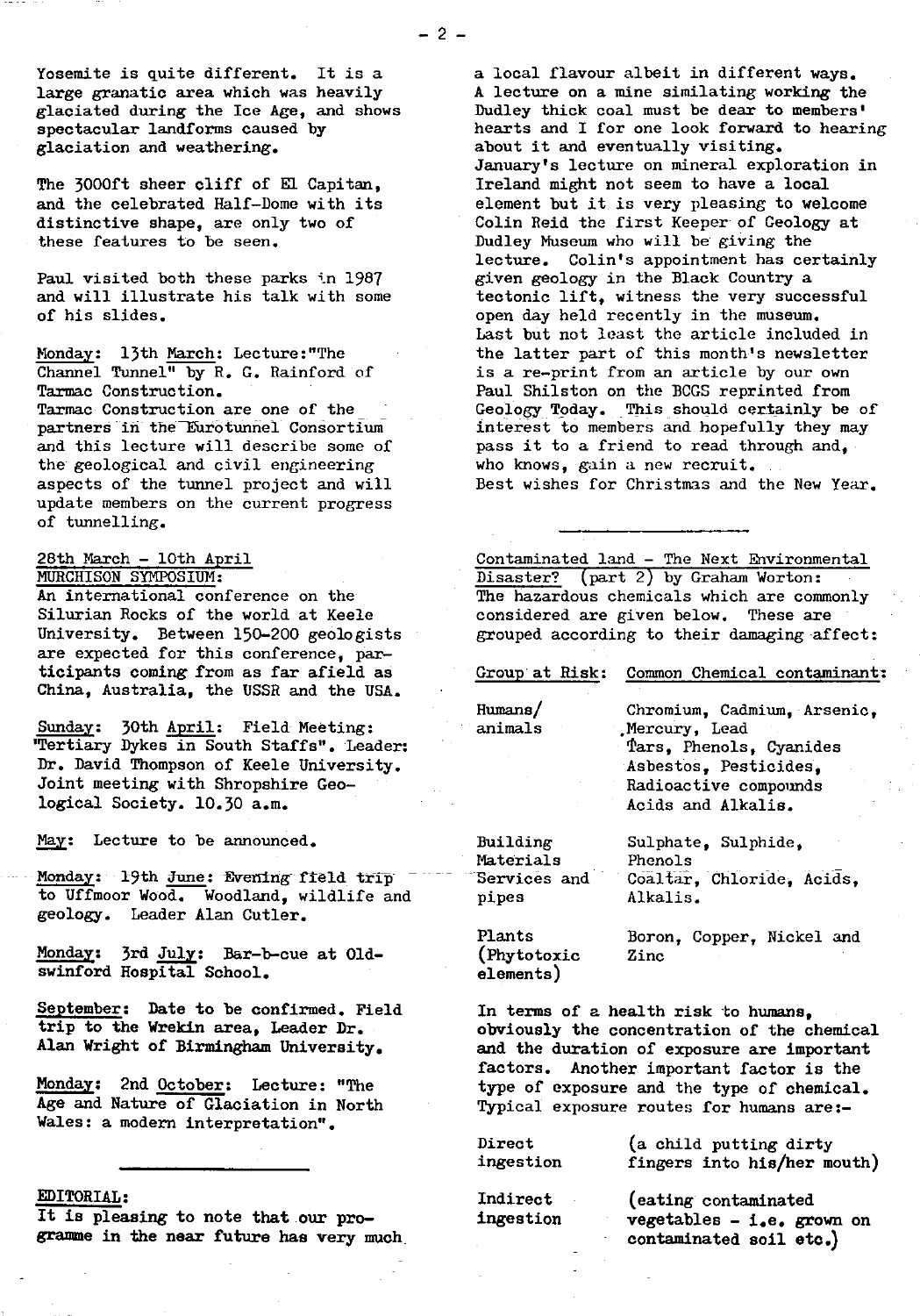Skin contact (direct contact with skin - absorbed poisons, irritants or carcinogenic substances)

Indirect (fire and explosion<br>hazards caused by further caused by further chemical reactions in the ground releasing toxic or explosive gas)

> Contamination of water supply.

Clearly therefore a contaminated site can be rendered harmless and redeveloped if we can prevent direct contact with the contaminated soil and prevent sensitive organisms (plants) and structures (pipes, foundations) etc.from coming into contact with the contaminated soils or we can remove the problem altogether and deposit it elsewhere in a licenced waste disposal facility.

There are many options for reclaiming a contaminated site. In the UK two methods are used in 99% of cases treated. These are:-

(i) to excavate the contaminated material from the **ground and take it to a waste disposal site elsewhere, depositing 'clean' material in its** place.

(ii) to place a barrier layer of clean material between the contaminated soil and the surface of the site *to prevent direct access..*

There are numerous ways of extracting a particular chemical from the soil to clean the **soil in-situ including physical separation of heavy metals,** magnetic separation of metals,thermal, incineration of the soil to burn off tars and organic chemicals, Microbial degradation of organics, chemical stabilisation or fixing etc.

Scale of the problem:-

It is clear that potentially there are **a very** large number of sites which may **be contaminated ,In** the UK there are **in excess of 13,000 landfill sites alone and tens of thousands of steelworks, gasworks,** petrol stations, scrap

yards, railway yards, chemical works etc. The number must also perpetuate to some extent as industrial dereliction is an ongoing problem of our modern society. In Europe data is very conflicting and is no doubt to some extent politically biased but indications are that several tens of thousands of sites are currently recognised as contaminated with many more potentially contaminated sites requiring further investigation. Let us hope that the realisation that a

throw*-away* society such as ours provides difficulties for the generations that follow is not too far from public concern, and that episodes like the recent Karin-B saga can force nations to give more thought to the ultimate costs of irresponsible handling of industrial by-products.

## Open Day at the Geology Museum. Dudley -29th October, 1988:

On Saturday 29th October the second Open Day was held at the Dudley Geology Museum, organised and presented by Colin Reid, the curator, to try and bring together the different geological factions within the West Midlands and present Geology as an interesting subject to the public. Some 600 people, mainly adults and including the Mayor of Dudley, visited the museum and members of the public were still coming in at 5.10 p.m. even though the closing time was ostensibly 5.0 p.m. In conjunction with the open day, the Nationwide Geology Club held their AGM at the museum andpronounced it one of the best days out that they had ever had and hoped to come back next April. The Open Day Exhibition, which included stands from the West Midlands Mineral and Gem Society, Wrens Nest, Dudley Cave Rescue Team, our old friends Johnson, Poole and Bloomer represented by Colin Knipe (Graham Worton part-time), the Nationwide Geology Club, Spencer Mather with **his Norwegian minerals, the Association of** Earth Science Teachers, the Museum itself **and.of course BOGS, represented at various times by Graham Worton, John Gollidge,** Alan Cutler **and myself, was very well received and the 'hands on' display of** minerals and fossils on the adjoining Museum and BCGS stands proved very popular. As would be expected there were many queries, particularly from children, about fossils or minerals they had found and mums and dads **were very busy making notes of** the informa**tion given by the museum staff and ourselves. One spectacular fossil, over 2 ft in diameter, was brought in by wheelbarrow,**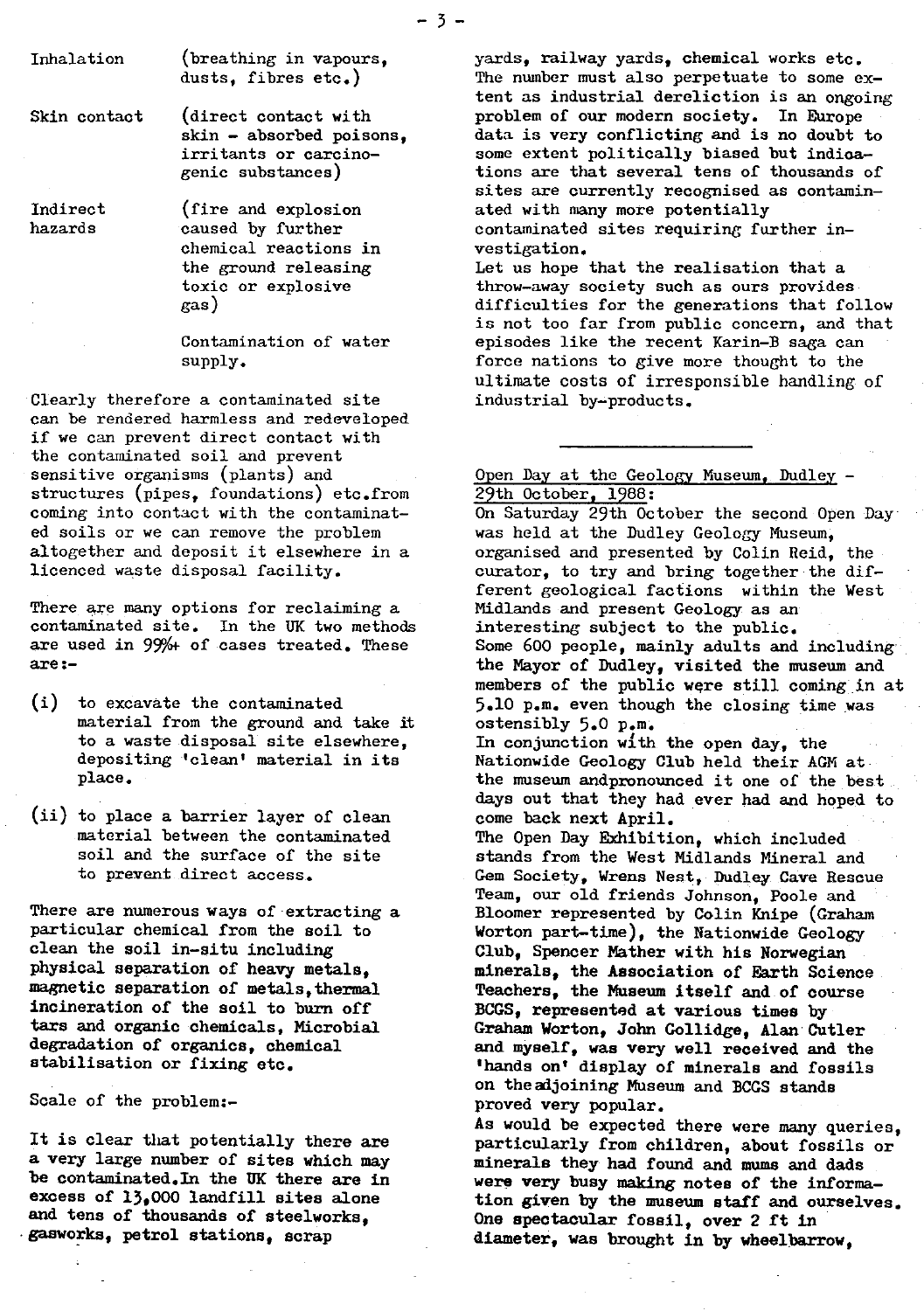much to the amusement of those present. It had apparently been found in Evesham during the excavation of a trout pond, and was identified as Alsatites Liasious, an ammonite from the Lower Lias.

Considerable interest was shown **in** the activities of the BCGS and our advertising literature disappeared at a rapid rate. It will be interesting to see if we receive any feedback which results in new membership. Over a dozen people did say that they were interested in joining. We also managed to sell some Christmas cards, charts and booklets, altogether a successful day for the Society.

one of the stars of the exhibition was the display of Norwegian minerals. presented by Spencer Mather, Spencer, who lives locally, spent several years in 1orway and has amassed a superb collection of gems, which he cut himself and minerals and was responsible for the setting up of the first Mineral Society in Norway. Much to the delight of Colin Reid, Spencer has offered to donate his collection to the Nuseum,if suitable display facilities can be provided - a spectacular acquisition, if it comes off.

Of particular interest to myself was the display of old mine plans by J. P.& B. which gave an insight into the skills of the mining engineers of the last century.

Apart from the exhibition and the display of fossils and minerals in the museum itself, Colin presented a series of film shows which included the films "Journey into Evolution", a little outdated but very enjoyable and the excellent "Fossils - Exploring the Past". The films proved very popular and the shows were well attended.

The local press were of course present and BCGS received a little more publicity as our stand was used as a background for the photographs taken of the Mayor with representatives of the museum stand team.

Our thanks to Colin Reid for a thoroughly enjoyable day which Colin himself voted a total success, although he had initially had some doubts that it would match up to last years spectacular first Open Day. It was nice to see that all Colin's hard work had been rewarded and everyone present agreed that it had all been totally worthwhile and were already looking forward to next year.

Chris Jowitt: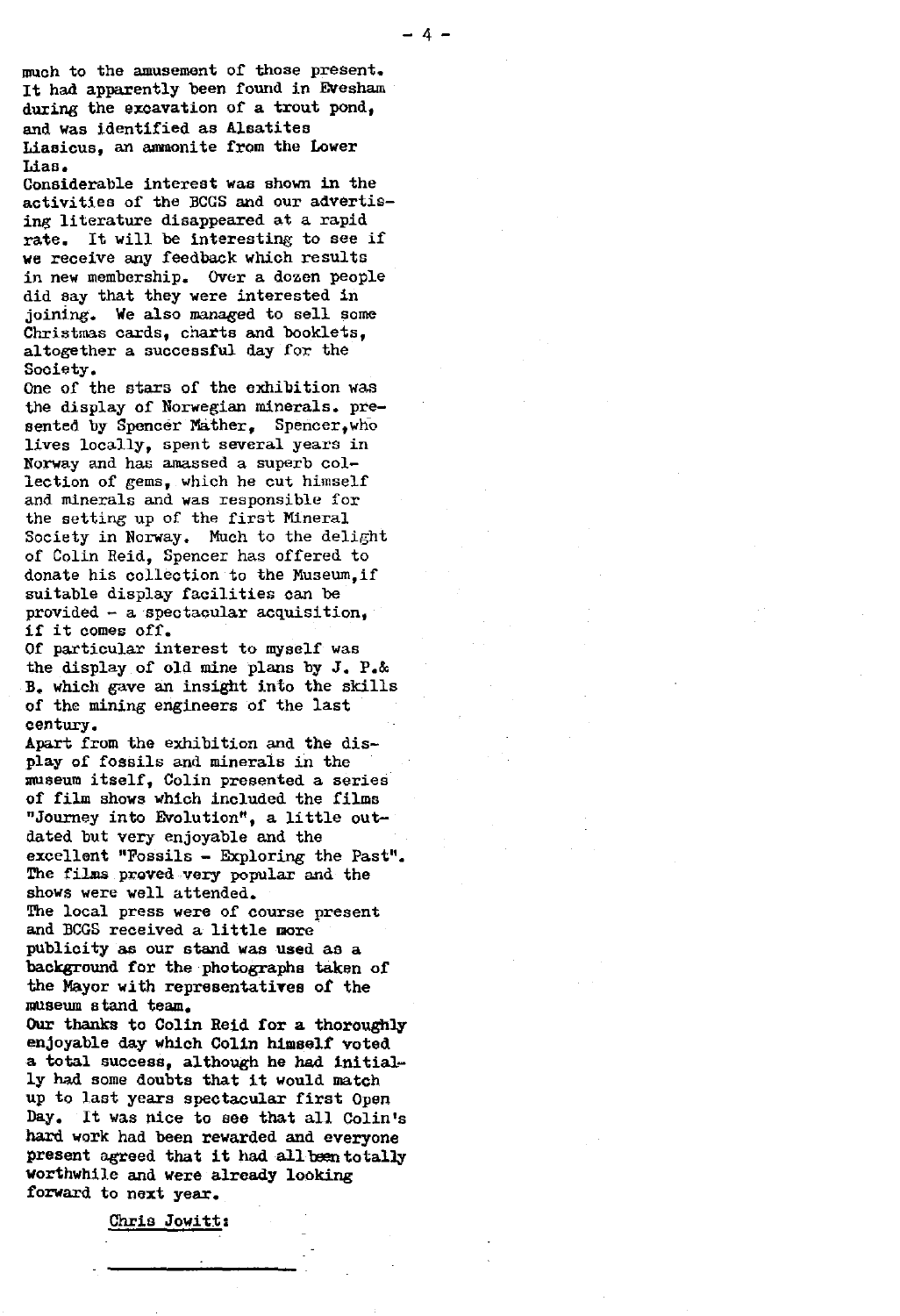

**REPRINTED FROM**

 $-5-$ 

# **The Black Country Geological Society**

*Britain has been noted for its local geological societies since the great amateur geology boom of the 19th centyry. Marty such societies (old, new or reformed) still exist. But what is their role in the 1980s? We asked Paul Shilstvn'to* describe *the history and current activities of The Black Country Geological Society, of which he is Honorary Secretary.*

 $\prod$  he Black Country – Where is it? What is it? Most people have a vague idea that it is somewhere near Birmingham, but to the geologist it is exactly defined as the horst block of Silurian—Carboniferous strata, upfaulted in the Midland Triassic plain. Lying between 5 km and 20 km west of Birmingham, with Dudley as its main centre, it was one of the cradles of the industrial revolution, the result entirely of **its** geology. There were significant deposits of limestone, ironstone, fireclay and coal, including the famous **Dudley** Thick Coal with a single 10-metre scam\_ This led to the early development of ironmaking and related industries, and brought great prosperity to the region. Indeed, so **important was geology considered that Dudley Borough included its commonest trilobite,** *Calymene blwnenbachii* (the 'Dudley Bug'), in its coat-of-arms. The Black Country Geological Society now also uses it for its logo (see opposite).

There are several important geological sites in the area, including Wrens Nest, famous for its trilobites, which was created a National Nature Reserve in 1956 on account of its geology. There is also Doulton's Claypit, formerly worked for fireclay, and created an SSSI on account of the extensive Carboniferous sequence displayed. Interest in geology is natural in such an area, and there has been a geological society in existence, with a few gaps, since the middle of the last century.

**The present** Black Country Geological Society **(BOGS) was** founded in 1975, but it can claim a loose connection with the Dudley and Midland Geological **Society founded in Dudley in** 1842. This society **would have drawn its initial membership of 150 from local people with scientific interests** as well as from many connected with the mining industry (both coal and limestone). Its national standing was indicated by



*GEOLOGY TODAY May—June* **/988/103**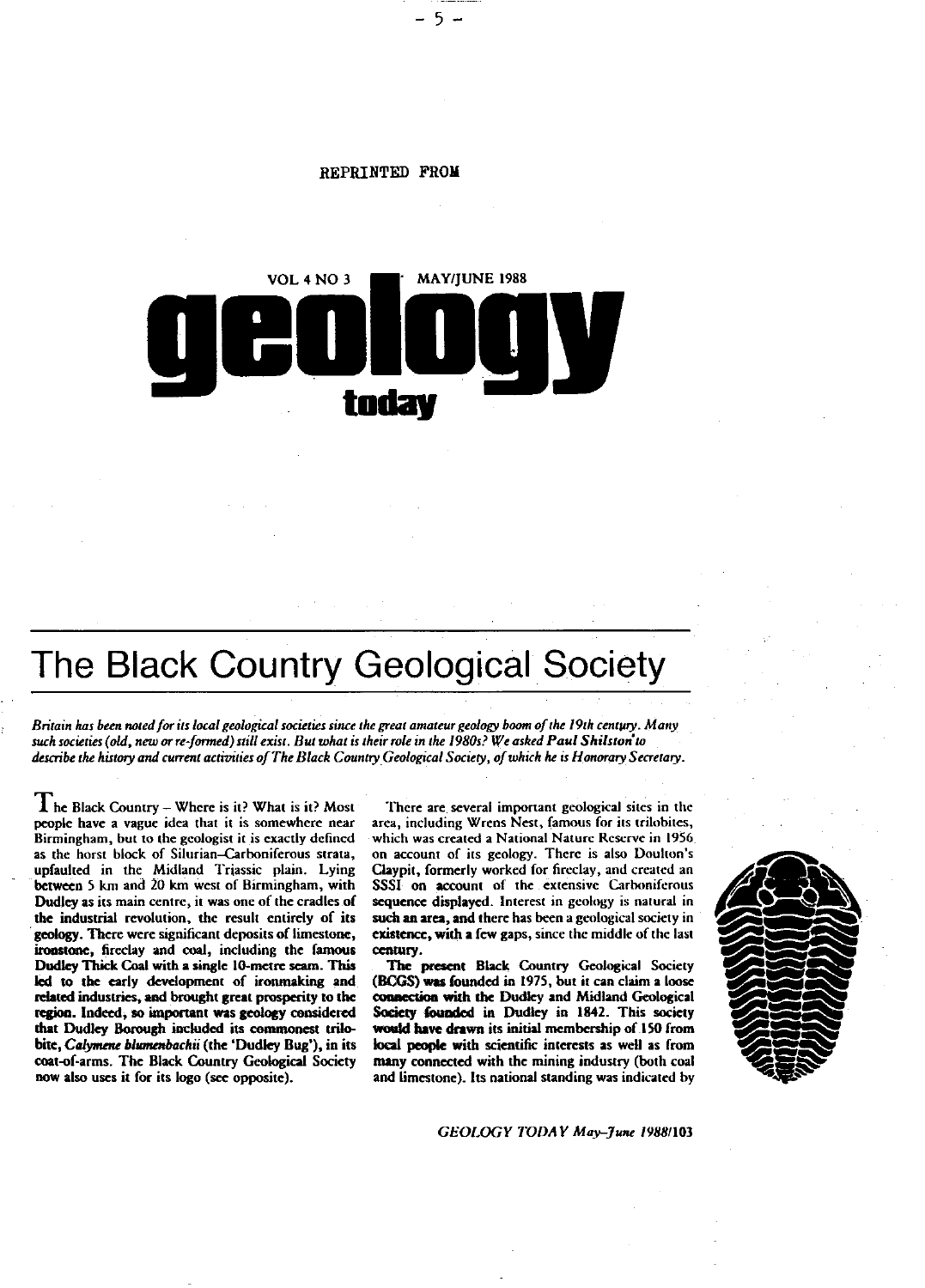

**Fig. 1. Doulton's Claypit SSSI (Site of** Special **Scientific Interest), an** important Black Country **geological and** wildlife site the fact that its inaugural meeting was addressed by Sir Roderick Murchison, who travelled to Dudley specially for the purpose. This society was re-founded in 1862, and it carried on until early in this century, when it appears to have died out.

The present membership of the BCGS is basically a group of people brought together by their interest in geology. It includes people who studied geology at university or at more modest level, people whose jobs bring them into contact with geology (civil engineers, teachers, water supply, foundry and other engineers) and people who have developed an interest in geology from love of countryside, from collecting specimens or from seeking an academic study. The Society runs a programme of lectures, given in Dudley, and field meetings within a reasonable day's travelling distance. As the Society does not have close contact with **an** academic or other institution, it relies for lecturers and leaders on the goodwill of local bodies. We receive much help from local universities and polytechnics, from museum staffs, from local companies with a geological interest, from public bodies, and from many other sources. We are very grateful for the time and effort these people put in on our behalf.

Fig. 2. A BCGS evening field meeting at a local **Triassic exposure near** Stourbridge.



# *104/GEOLOGY TODAY May-Jams 1988*

#### **Conservation**

From its beginnings the BCGS has been active in the conservation of geological sites; in fact, it was the issue of the West Midlands County Structure Plan, with its implications for geological sites and their future, *which* helped to trigger formation of the Society in 1975. Conservation activity has been carried out on several fronts:

(1) creating a register of all geological sites in the area.

(2) liaising with other local conservation bodies (Urban Wildlife Group, wardens of local nature reserves, Nature Conservancy Council, local authorities, British Trust for Conservation *Volunteers,* etc.) in monitoring conservation progress. Sites that are important geologically are **more likely to be** *preserved* if they can be linked with other interests - wildlife, recreation, industrial archaeology, teaching - so that pressure can he brought to bear from several directions.

(3) playing a 'watchdog' role of speaking out when sites are threatened - physically or by planning and development\_

(4) helping to develop or clean up local geological **Sites.**

(5) stimulating public interest in conscrvation\_

#### **Other activities**

In addition to the general programme of lectures and field meetings, the society has carried out a range of specialized activities, mostly to help the wider public gain an appreciation of geology. Typical among these are:

(a) creating a catalogue of Black Country geological sites. This was a considerable undertaking, and the local knowledge of society members was invaluable, especially in identifying those smaller local sites that **might** otherwise'Have been missed. When Stoke-on-Trenr Museum became a Geological Site Documentation Centre, the Society's records for the South Staffordshire area were offered to it; and now that Dudley Museum is to become a Centre, all records will be transferred there.

(b) helping to conserve the Dudley Museum collection. Dudley has an important place in the history of geology, but over the years its collection had been. allowed to deteriorate, eventually being stored in a damp basement (the fate of many collections!). There were no official resources to conserve it, so society members carried out an amateur conservation programme during 1978-79, restoring and **identifying where possible, and moving the collection to a better location. This action, plus further lobbying, created some general** interest and resulted in professional conservation being carried out by a supervised MSC group. Recently Dudley Borough has appointed its **first Keeper of** Geology, and the Museum now sports the geological *Thumbs* Up sign on its front door.

(c) helping with the rescue of the Fraser **Collcc**tion. This large Victorian collection was left to Wolverhampton, but had been allowed to decay, finishing up forgotten in yet another damp basement. (How many damp basements are there?) The society was aware of its importance, and made efforts to arouse interest in its preservation. Contact was made with Tristram 8cstcrman, then at Warwick Museum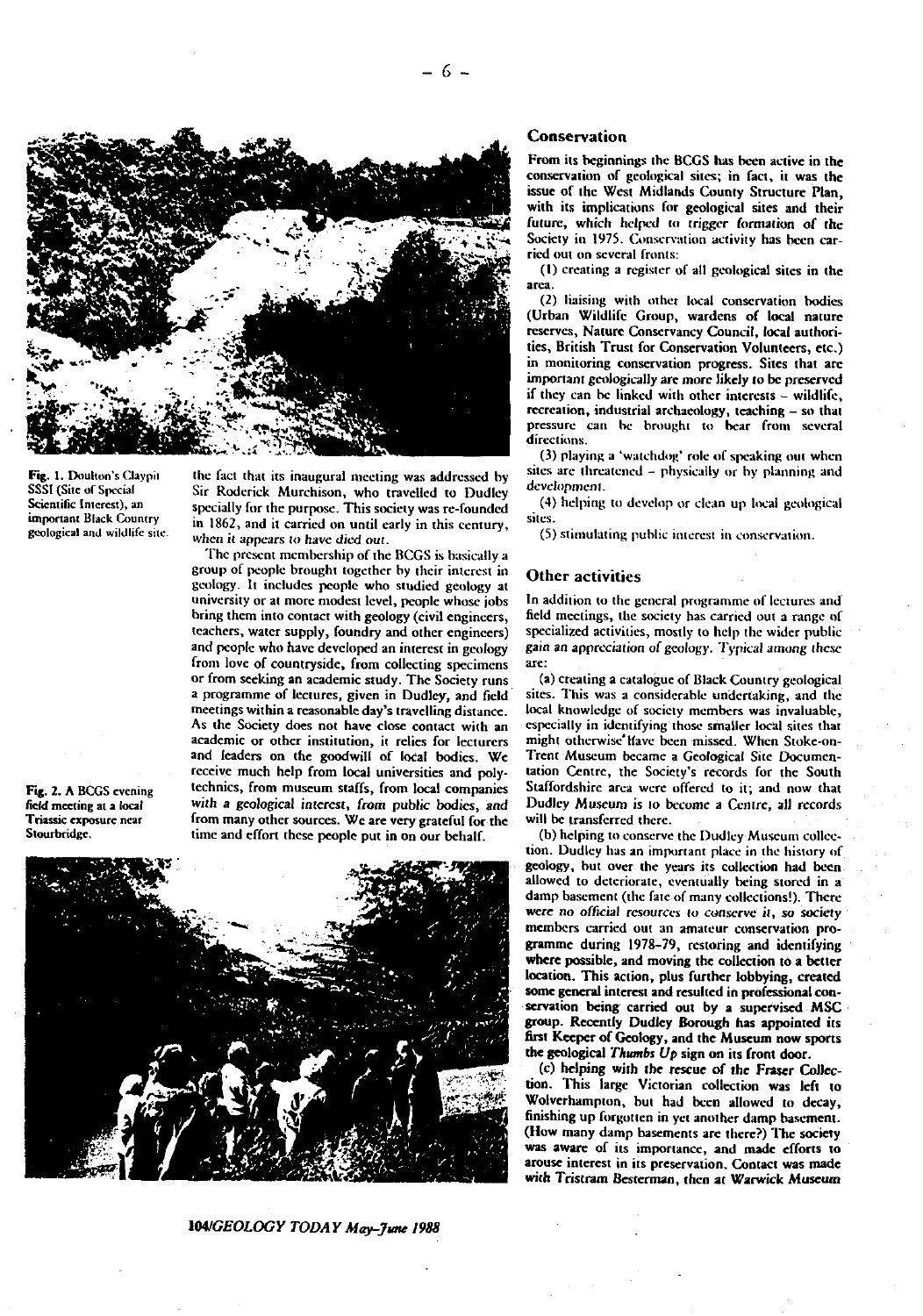and acting as co-ordinator for research on Midlands geological collections. Further representations gradually had effect, so that when a peripatetic geological curator was appointed for the West Midlands, Rosemary Roden made it her first priority to work on the Fraser collection. **The** sto**ry** has a happy ending, for the collection, now saved and assured of a future, is returning to its original home in Wolverhampton, in a special galle**ry** opening in Februa**ry** 1988.

(d) running a programme of guided geological walks for the public, on behalf of the Countryside Commission. They featured three local sites: W **re**ns Nest, Doulton's Claypit, and Cotwall End Valley, with several visits to each during the summer. During the four years 1979-82 that the programme was run, over 1000 people took advantage of these walks. Eventually, the walks were discontinued when the Count**ry**side Commission stopped its programme, and the publicity could not be maintained.

(e) helping establish geological information and trails at nature reserves in the locality at Saltwells Nature Reserve, Netherton; Cotwall End Valley, Sedgley; and Sandwell Valley Countryside Interpretation Centre. These are all nature reserves in a generally urban environment, but with a geological interest adding to their importance for recreation and wildlife.

(f) hosting the 1985 AGM of the Geological Curators' Group, which was held in Dudley. The Society is a member of the GCG and values the role of museum curators in providing a bridge between the academic world and the general public.

#### Looking to the future

For most societies, maintaining or increasing membership is always an important consideration. Many members join for only a few years and then leave to pursue other interests, so it is essential to have a steady intake of new members. The teaching of geology (or the lack of it) in schools has an effect on the number of potential recruits, as does the image of geology held by the general public. Financially, it is

important to have a secure base, but the society does Fig. **4. Our** very own not have heavy running expenses, and so far this has ... borehole! An unusual<br>not precented a problem. The future of any society of ... meeting given by a local not presented a problem. The future of any society of meeting given<br>this nature demands, in the long run, on the commit drilling firm. this nature depends, in the long run, on the commitmeat and enthusiasm of the members and officials. With this in mind, the future looks good.

*Further details of The Black Country Geological Society may be obtained from Paul Shilston at 16 St Nicolas. Gardens,* Kings *Norton, Birmingham B38 87W.*

# Field trip to South Wales, Sunday 18th September:

An excellent turn-out of Shropshire an<sup>d</sup> Black Country Geologists benefitted from glorious weather for their excursion to. the valley of the River Mellte and the Vale of Neath in South Wales, The morning was spent looking at the Carboniferous succession near Ystradfellte. Our first halt was at the caves where the river has cut through Jointed limestone of Basal Carboniferous. This is horizontally bedded and overlain by a more massive limestone forming the roof support. Clints and grykes are well developed. The river emerged with greater discharge at the resurgence than at the entrance

indicating that water must enter at several levels. Members took the subaerial route between sink and resurgence but numerous more suitably attired parties were following the river.

A very spectacular waterfall occurs at Clunewyn where a normal fault trending NW-SE cuts across the river and downthrows basal grits of Middle Carboniferous Millstone grit by 10 m.



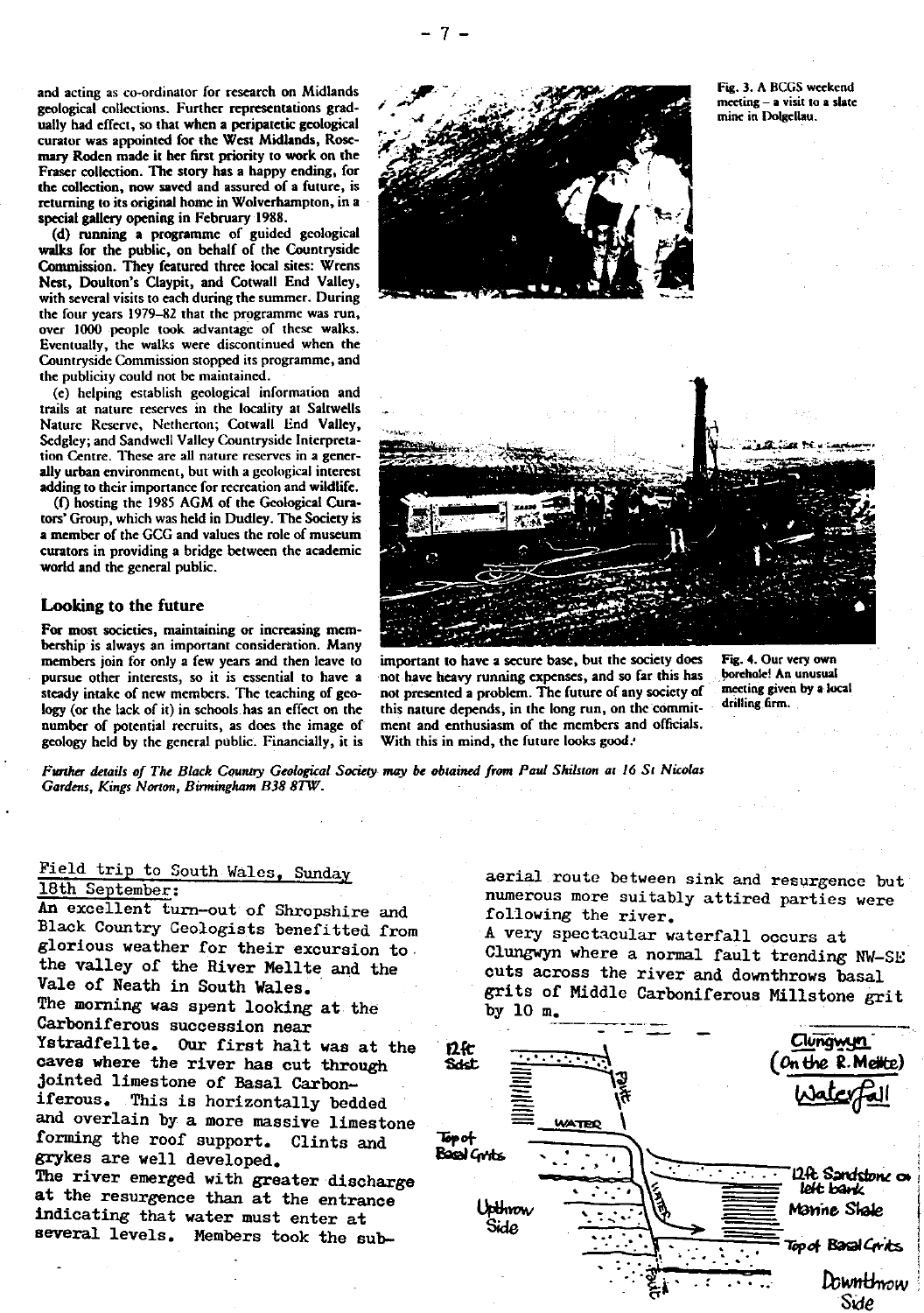After lunch we proceeded to the impressive quarry at Dinas Rock where dips exceed 70<sup>°</sup> and a tight anticline is seen as evidence of the Vale of Neath disturbance during the Hercynian Orogeny. The Dinas fault runs between the steeply dipping strata in the quarry and the axial plane of the antialine.



We then climbed to the Dinas Silica Mine where refractory bricks were made from very pure quartzites. The rock unit is the basal grit.

The final two sites were in the Pennant Sandstone group where the panorama from the North facing scarp extended from Black Mountain in the West to the Brecon Beacons in the East - a magnificent view. Closer examination of the Pennant group took place in the upper Rhonnda where plant fossils were found within this arkosic, often coarse sandstone.

Andrew Rigby:

#### BCGS News etc.

1. Diamond Lapping Machines - a range of sanders, files, wheels and discs plus diamond whetstones available from Engineering Factors Ltd.,H an3s Road, Hawkhurst, Kent, TN18 4QT. Tel: (05805) 2560.

2. Natural History Book Service Ltd., 2 Wills Road, Totnes, Devon, TQ9 5XN. Tel: ( o8o3) 865913.

A range of texts on Palaeontology and

Geology including such titles as The Beginning of the Age of Dinosaurs, Minerals of Devon and Cornwall, Evolution of the Earth, Evolution and Environment in the Late Silurian and Early Devonian plus many others. List from editor or above address. They also purchase out-of-print and rare titles.

3. Murchison Symposium - Participants of the Sv nposium are planning a historical visit to

 $SE$  the cost of hosting the visit; this has Dudley on Friday 31st March, 1989. The Society has offered a contribution towards been warmly received by the Symposium organisers who will give the Society an acknowledgement in the Symposium literature.

From the Papers :